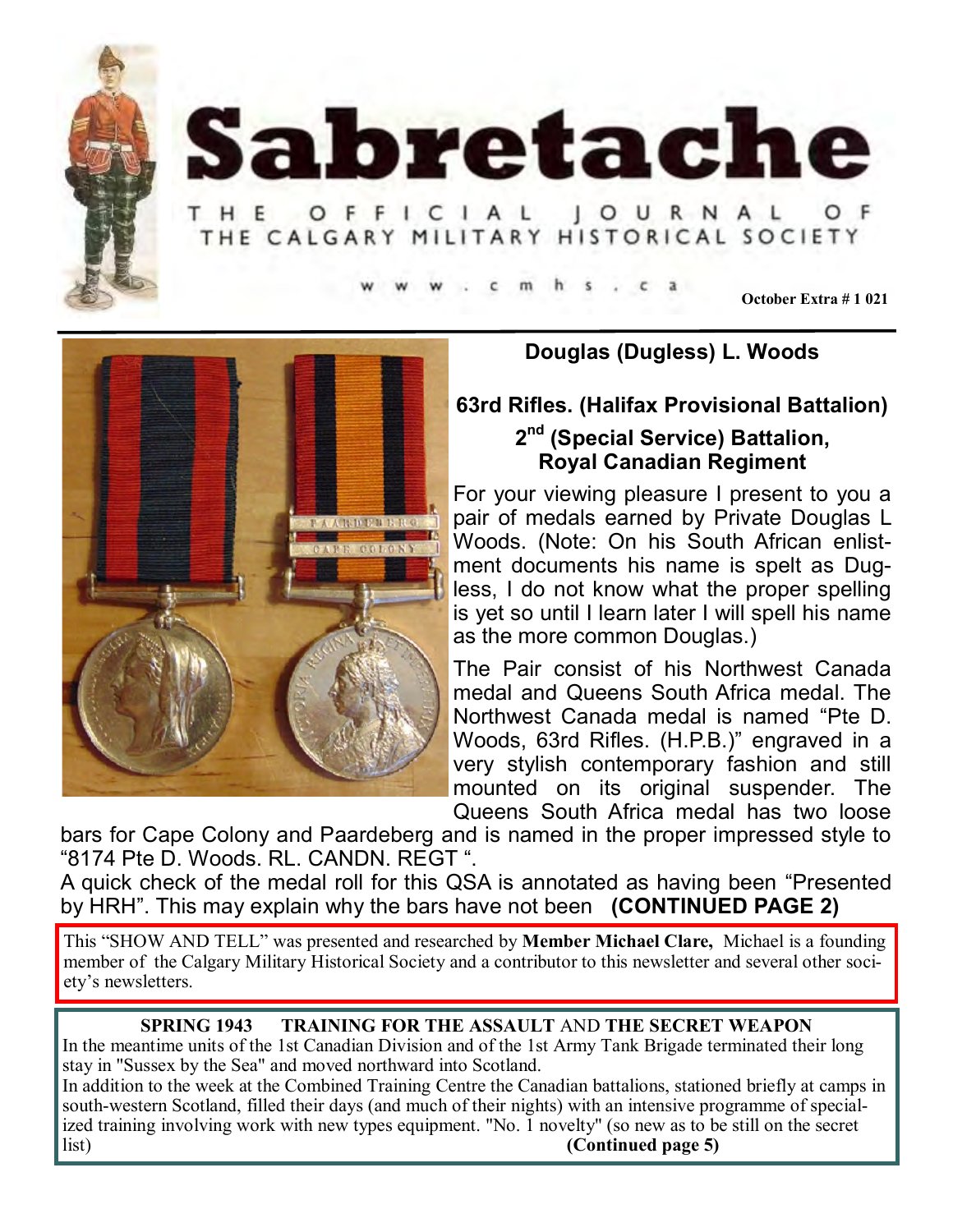attached to the medal as they were later sent out to some recipients who had there medals presented by the HRH on his tour of Canada in 1902.

I don't know much about his Early life yet but I do know that Douglas Woods was born in 1861 at Halifax Nova Scotia.

The Northwest Rebellion was a result of growing animosity between the aboriginal peoples of Canada's Northwest Territory (including the Metis) and the Federal Government of Canada. The culture of the Plains tribes had been facing eradication since the late 1870's with the near extinction of the plains bison. Many of the tribes could no longer sustain themselves in the way they had previous to this and with the spread of civilization creeping westward felt the figurative noose tightening. For the Metis the animosity had been worsening since the Red River Rebellion of 1870 with no sign of improvement. As a result on March 19th of 1885 the Metis formed a provisional government at Batoche and demanded surrender of the nearby Hudson Bay Company post at Fort Carlton.

Word quickly spread to Ottawa of the uprising and on March 25th the government ordered the mobilization of Canada's militia to deal with this threat. Troops were to be deployed to the Northwest by the Canadian Pacific Railway company. Gaps in the railways however still existed which meant wagon trails were necessary in certain areas as well. By the end of April over 3,000 troops had been transported west to see service.

The Halifax Provisional Battalion was formed in Nova Scotia and was commanded by Lieutenant-Colonel James J. Bremner. Consisting of roughly 350 soldiers and it was made up of three companies from the Princess Louise Fusiliers (66th rifles), three companies of the 63rd Halifax Rifles, and two companies of the 1st "Halifax" Brigade of Garrison Artillery, with 32 officers. The battalion left Halifax under orders for the North-West on Saturday, 11 April 1885.

The Battalion was assigned garrison duty along the CPR main line that stretched across the prairies. After a short stay in Winnipeg, the Battalion was separated into four groups and sent to Moose Jaw, Swift Current, Saskatchewan Landing, and Medicine Hat. Soldiers had to remain vigilant due to the possibility of raids on their positions.

The men of the 63rd contingent served primarily at Swift Current, and Saskatchewan landing with one company staying at Moose Jaw.

The battalion reformed in its entirety at Moose Jaw following the cessation of hostilities on July 2nd. The battalion proceeded first to Winnipeg and finally arrived back home in Halifax on July 24th.

For his part in the campaign Douglas L Woods was awarded the Northwest Canada campaign medal. It was presented to him on May 24th 1886 on the Grand Parade by General Lord Russel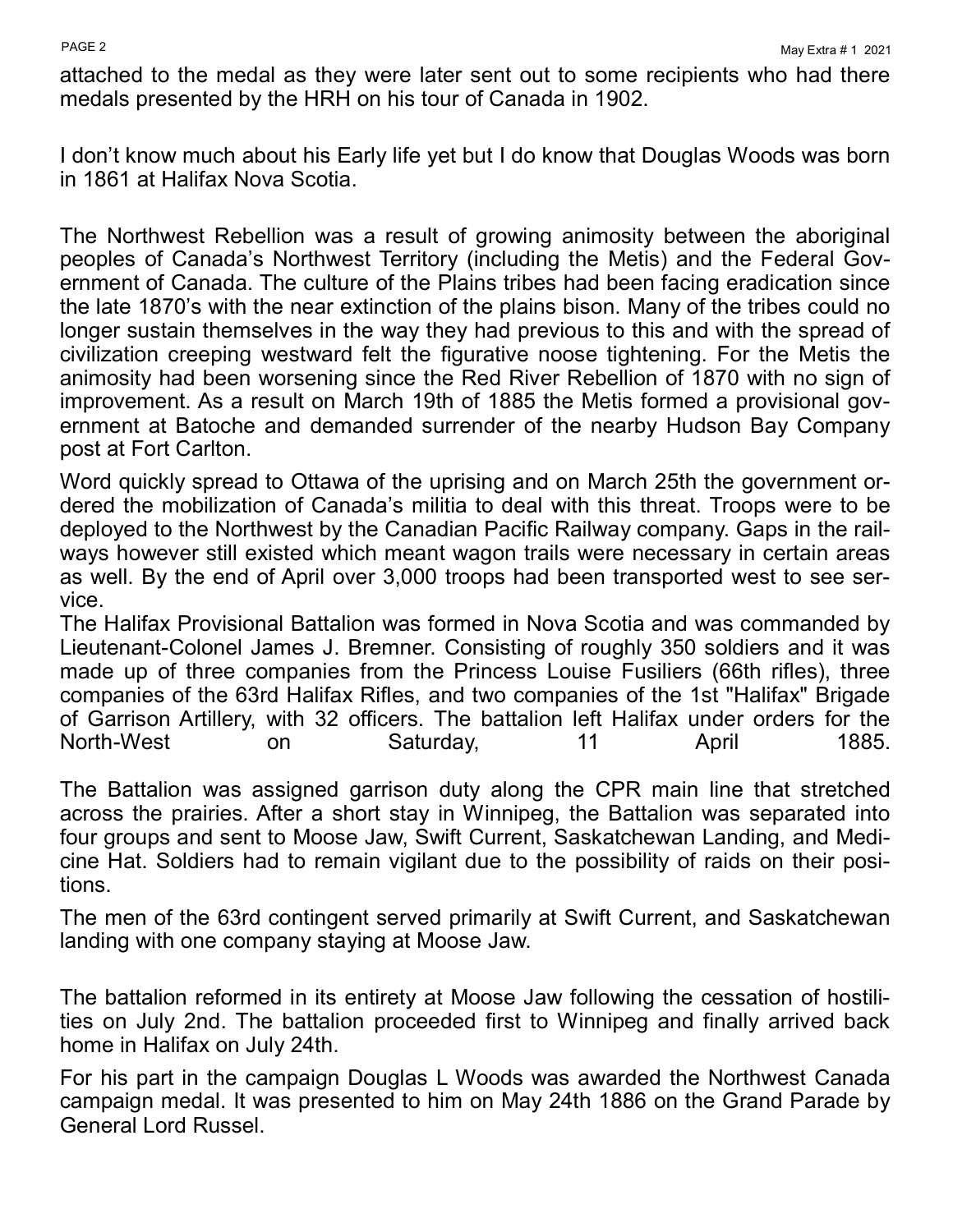Following the Rebellion Douglas remained in Halifax he married and had two children. He gained employment as a Tinsmith and stayed active with the local militia regiment.

## **(From the Canadian War Museum)**

On October 3 1899, with war imminent, the British government suggested that Canada provide several 125-man units for service in South Africa.

The Canadian government sought to assure a strong Canadian identity for the contingent offering a single "regiment of infantry, 1,000 strong." Great Britain agreed to this arrangement later in October and soon 1,019 officers and men, were made into the 2nd (Special Service) Battalion, Royal Canadian Regiment of Infantry. Members of the Permanent Force made up about fifteen percent of the total strength of the unit, included the commanding officer, Lieutenant-Colonel William Dillon Otter.

When the battalion arrived in South Africa on 29 November 1899, after an uncomfortable month-long sea voyage, it was still a fighting unit in name only. Lieutenant-Colonel Otter estimated that a third of the battalion was without prior military service, and half the men were no better than recruits. The battalion was able to train during the two months it spent on lines-of-communications duties after it arrived in South Africa. During this period there were a few opportunities to see action, including the assault on Sunnyside kopje on 1 January 1900, in which C Company, and the machine gun section, participated alongside British and Australian troops.

On 12 February 1900, the battalion joined the 19th Brigade to march and fight in the great British offensive aimed at capturing Pretoria, the capital of the Transvaal. The Royal Canadians (as 2 RCRI was often referred to at the time) were soon in action at Paardeberg Drift, suffering heavy casualties on 18 February, and mounting the famous attack that led to the surrender of General Cronje's Boer forces on the 27th. Paardeberg was the first major British victory of the war.

After Paardeberg the battalion fought in the British advance on the Boer capitals of Bloemfontein and Pretoria, gaining in experience and reputation all the while. By the time 2 RCRI marched past Lord Roberts in Pretoria on 5 June 1900, it was considered by many observers as good as any battalion in the British Army. Unfortunately, Canadian arrangements to replace losses from battle and disease were totally inadequate and by this time the battalion was at less than half strength. With the Transvaal capital in British hands, and the war seemingly won, the RCRI took up lines-ofcommunications duties once again. The unit spent the rest of its tour of operations on this assignment, except for an interlude spent with a column of infantry chasing mounted Boer War Forces.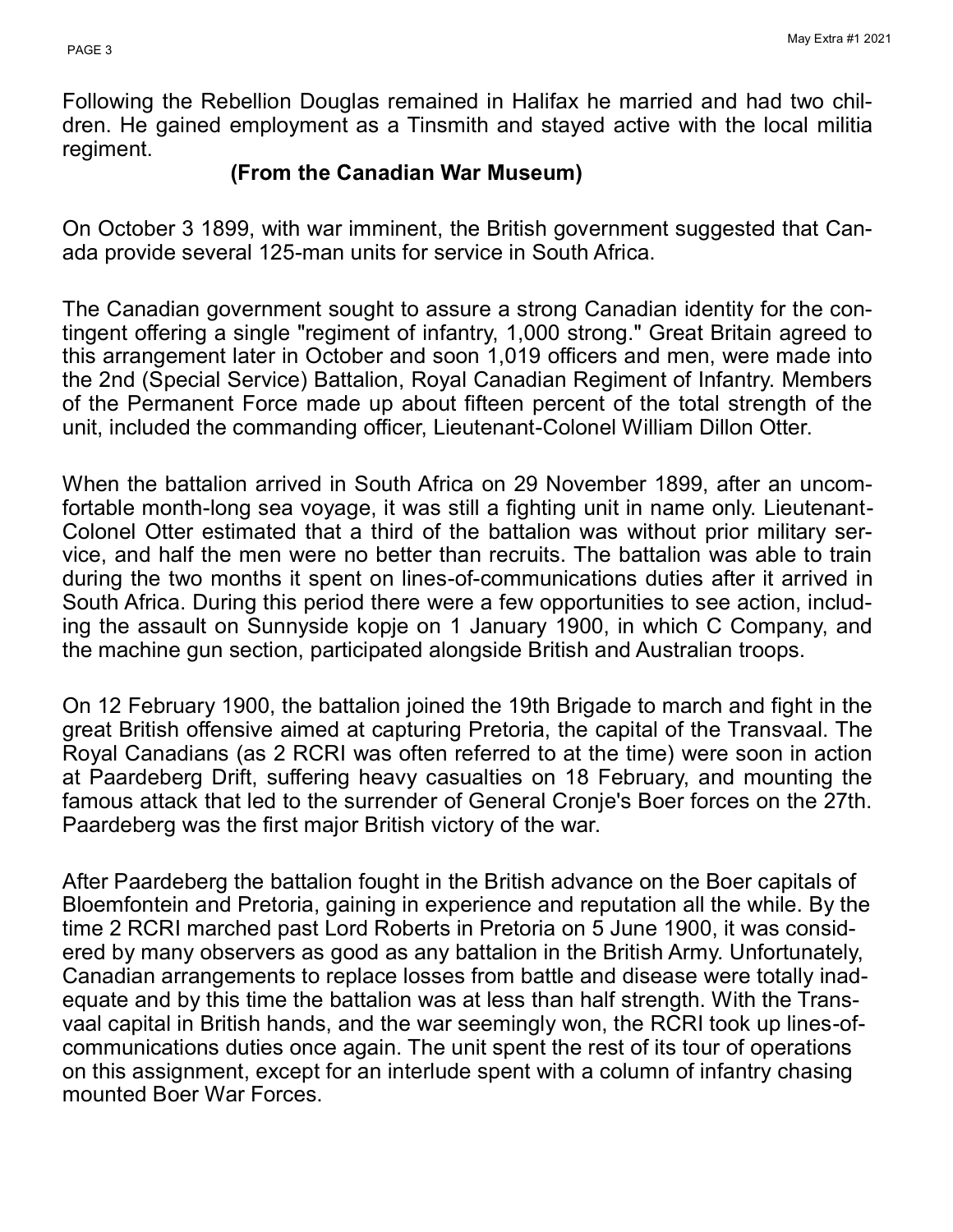Douglas Woods enlisted into 2 RCRI on October 24th at Halifax and served in South Africa until he was invalided to England on the 13th of August 1900. He received his discharge in England on August 31st and returned home to Halifax. For his service in South Africa he was awarded the Queens South Africa medal with bars for Paardeberg and Cape Colony.

Following his return to Halifax Douglas took up employment as a clerk and added a third child to his brood.

Douglas L Woods passed away in 1931 and is interred at Mount Olivet Cemetery Halifax Nova Scotia. He was the last surviving member of the regiment who served in North West Canada 1885.



This "SHOW AND TELL" was presented and researched by **Member Michael Clare,** Michael is a founding member of the Calgary Military Historical Society and a contributor to this newsletter and several other society's newsletters.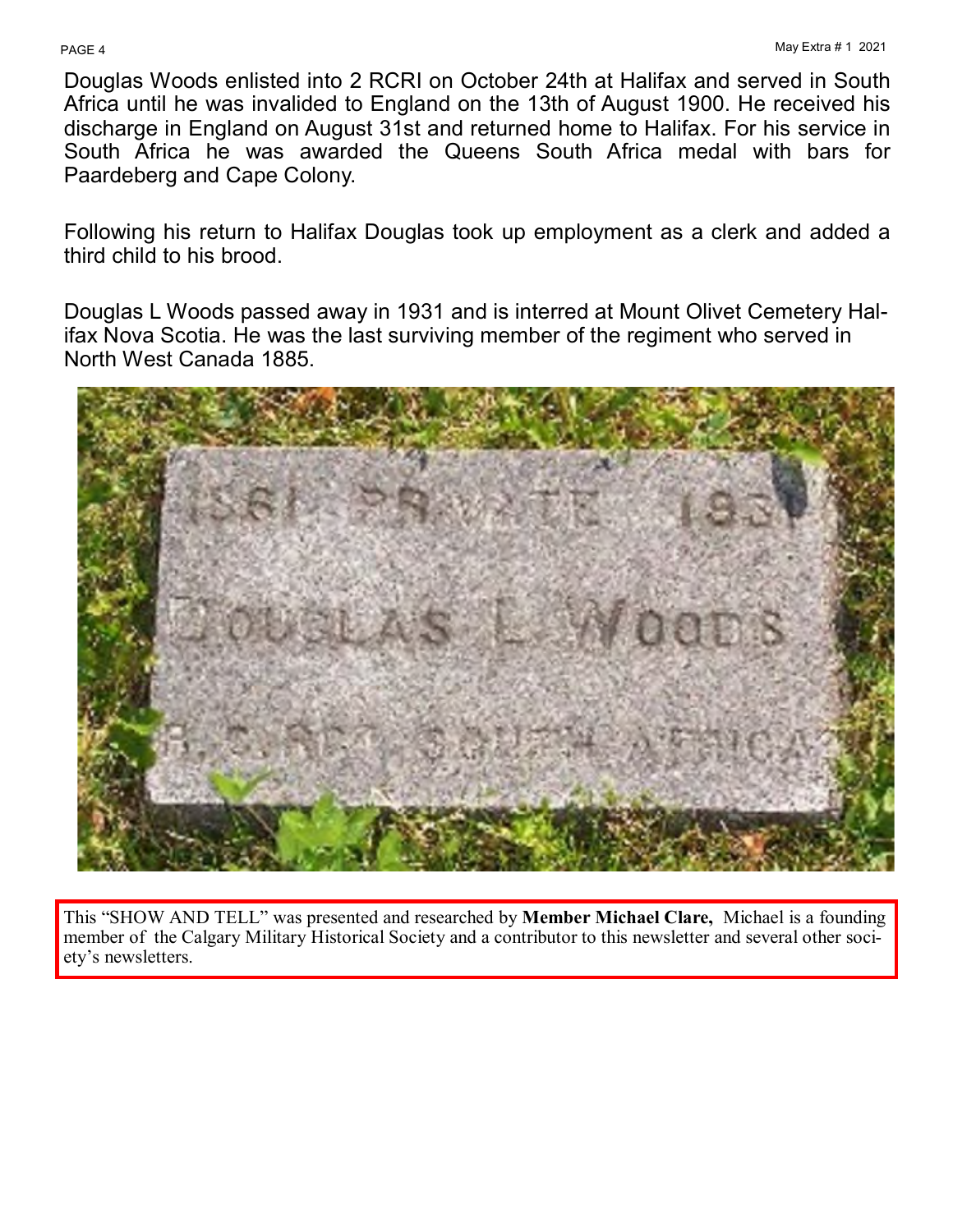



In the meantime units of the 1st Canadian Division and of the 1st Army Tank Brigade terminated their long stay in "Sussex by the Sea" and moved northward into Scotland. During the past winter, as we have seen, the three infantry brigades had completed basic training in combined operations; a final period of advanced training was now needed to fit them for what a War Office directive styled "(a) an opposed landing, (b) subsequent land operations including mountainous country." At Inveraray on the rugged Argyllshire coast each brigade in turn underwent a rigorous eight-day "refresher" course designed to put officers and men in tip-top physical condition and to practise them in the highly specialized technique of assault landing. A strenuous programme of forced route marches, cross-country runs, hillscaling, rope-climbing and exercise with scramble nets achieved its purpose, rawing from one brigade diarist the comment, "the men are stiff but have stamina and carry very well their hardening".

Under the skilled direction of specialist instructors in combined training units carried out day and night assault landings along the Ayrshire coast on "hostile" beaches "defended" by troops of a Royal Marine commando acting as enemy. With the keen and critical eye of the Royal Navy upon them, prairie lads, born and raised a thousand miles from the sea, mastered the niceties of transferring themselves from the decks of transport into small landing craft pitching on the choppy waters of a Scottish loch. In addition to the week at the Combined Training Centre the Canadian battalions, stationed briefly at camps in south-western Scotland, filled their days (and much of their nights) with an intensive programme of specialized training involving work with new types of equipment. **"No. 1 novelty" (so new as to be still on the secret list)** was an anti-tank weapon which was des-



tined to achieve wide repute—the **P I A T (Projector, Infantry, Anti-Tank).** 

#### **(Page 97 & 98) Canadian Army's 1st Use**

Dawn found Battalion Headquarters and " B " and "D" Companies on the heights less than a mile south of Valguarnera, looking over the ravine through which the road winds steeply up into the town; the remaining companies had lost contact during the night. On their right front a circular

knoll, terraced with olive trees, rose 300 feet above the floor of the valley, dominating the road which bent around its northern base, although itself overlooked by the superior height of the town and the surrounding hills. From a nearby hill a solitary enemy machine-gun post checked further movement by the Hastings. On his own initiative a platoon sergeant of "D" Company, Sergeant W.J.R. McKnight (who was later awarded the D.C.M. for his bravery), accompanied by another non-commissioned officer, crawled across the intervening valley and assaulted the position with grenade, rifle and bayonet, killing its ten defenders.

Lt.-Col. Sutcliffe now directed the building of a road-block, from behind which one company successfully engaged a number of enemy vehicles coming up the winding route from Grottacalda. The prize hit was that scored by a **PIAT bomb** on an ammunition truck which was carrying several enemy troops. It killed all the occupants and immobilized an 88-millimetre gun which the vehicle had in tow. This may well have been the initial Canadian success for the new infantry anti-tank weapon.

**(Page 99) 1st Failures** Lt.-Col. Crowe then directed a two-company attack against the enemy on the knoll ahead. As his men advanced well deployed down the open hillside in the face of brisk fire from mortar and machine-guns, the battalion comander himself walked at their head, "eager to keep the action rolling." There was some spirited fighting before the enemy, who had apparently relied on advantage of position to compensate for his inferiority of numbers, withdrew, leaving the Canadians in positions from which they could overlook the entrance to Valguamera half a mile to the north.

Three German tanks guarding these approaches now opened fire, and Major Pope went forward with six men to engage them. By extreme misfortune three bombs fired from a PIAT failed to explode.\* A hail of bullets from the tanks' machine-guns forced the patrol to retire; Major Pope was killed.

**\*Reports of other instances of the failure of the PIAT bomb to detonate unless striking the target squarely were fairly common. The adoption, early in 1944, of a "graze" fuse (which was actuated by the deceleration produced when the bomb struck an object, even obliquely) increased the proportion of detonations, thereby considerably improving the weapon's performance against tanks**